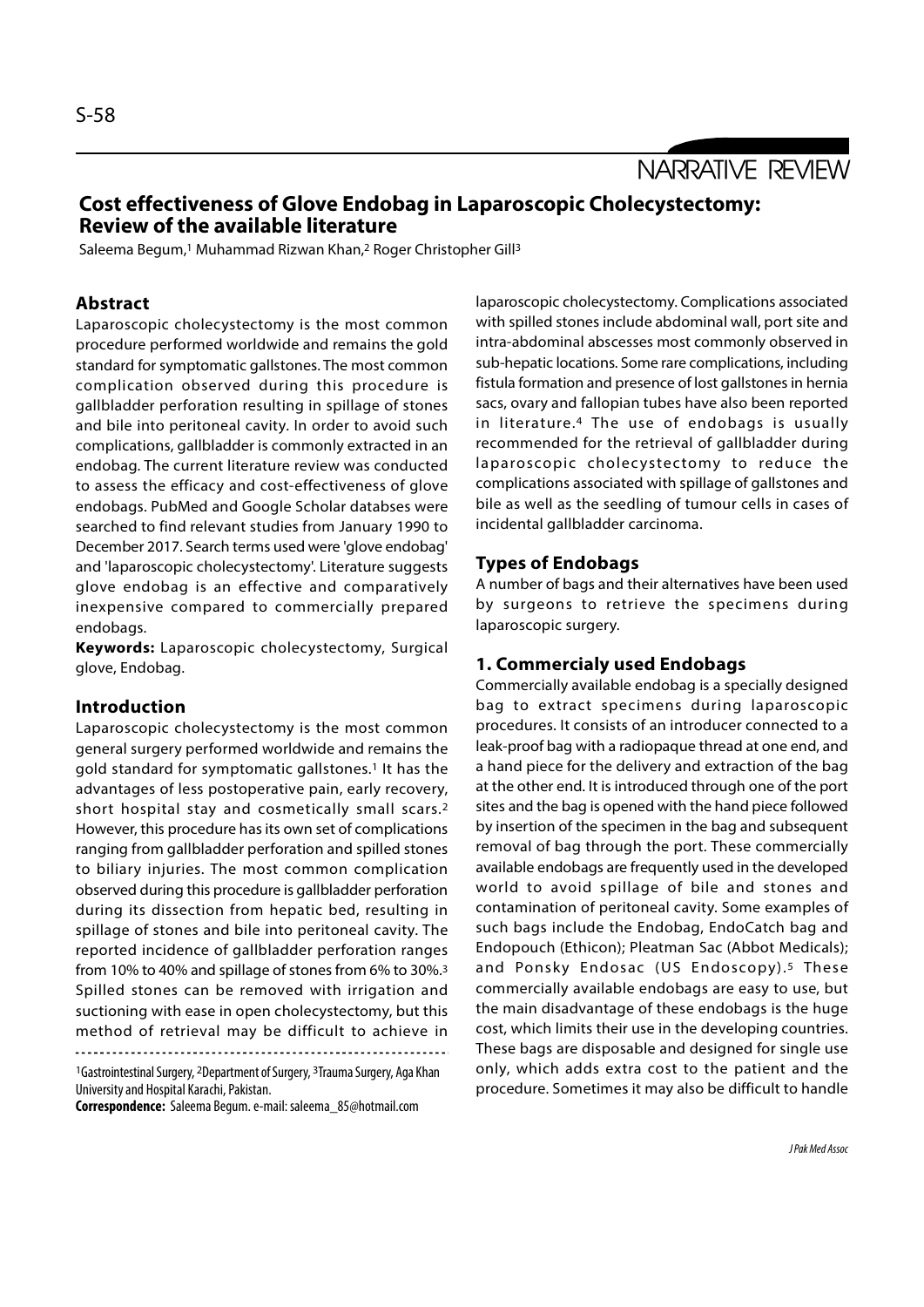the bags intra-corporeally due to limited space in the abdomen. The high cost of the commercially available bags adds to the financial burden on patients, especially in the developing world and in countries like Pakistan where patients generally have to pay the cost for surgery.

## 2. Inexpensive Alternatives

Several cost effective self-designed retrieval bags have been used in order to reduce the cost of commercially available bags. These include sterile male condoms, recloseable zipper bags, Nadiad bags and surgical gloves. Several studies have shown the cost-effectiveness and safety of male condoms in reducing septic complications after gall bladder extraction in laparoscopic cholecystectomies.6,7 Other inexpensive bag used for specimen extraction is the Nadiad bag used for urological procedures. It consists of a polyethylene bag, nylon thread and a 5F ureteral catheter. The neck of the bag is folded at the edge and sewn and the folded tunnel accommodates the ureteral catheter and nylon thread.

It is introduced with an atraumatic grasper and specimen is placed in the bag and subsequently extracted through 10mm port.<sup>5</sup> It is cheap, easy-to-make and easily deployable without the help of introducer sheath. The ureteral catheter is the key component to keep the bag open during entrapment. Another example of cheap extraction bag described in literature is sterile zipper bag which has been used for the extraction of various gynaecological and other laparoscopic specimens.8

## 3. Glove Endobag

Most commonly used inexpensive retrieval bag for specimen extraction in laparoscopic cholecystectomy is the glove bag. A sterile glove is double-tied at the level of wrist with vicryl suture and fingers cut to shape it like a bag (Figures 1-2). The bag is lubricated or placed in saline and introduced into abdomen with a non-toothed grasper via epigastric port and placed on the superior surface of liver. Gall bladder along with spilled stones, if any, are placed in the glove, and the ends of glove are grasped with a toothed grasper via axillary port and removed through either umbilical or epigastric port depending on primary surgeon;s preference (Figure 3).

For large stones or distended gall bladders, stones can be crushed within the glove or gall bladders aspirated at the port sites with subsequent removal from port site. At times, port site incisions can be extended to facilitate



Figure-1: Vicryl suture tied near the wrist to prepare the endobag.



Figure-2: Surgical glove endobag after cutting the finger end of the glove.



Figure-3: Specimen placed in the endobag ready for retrieval.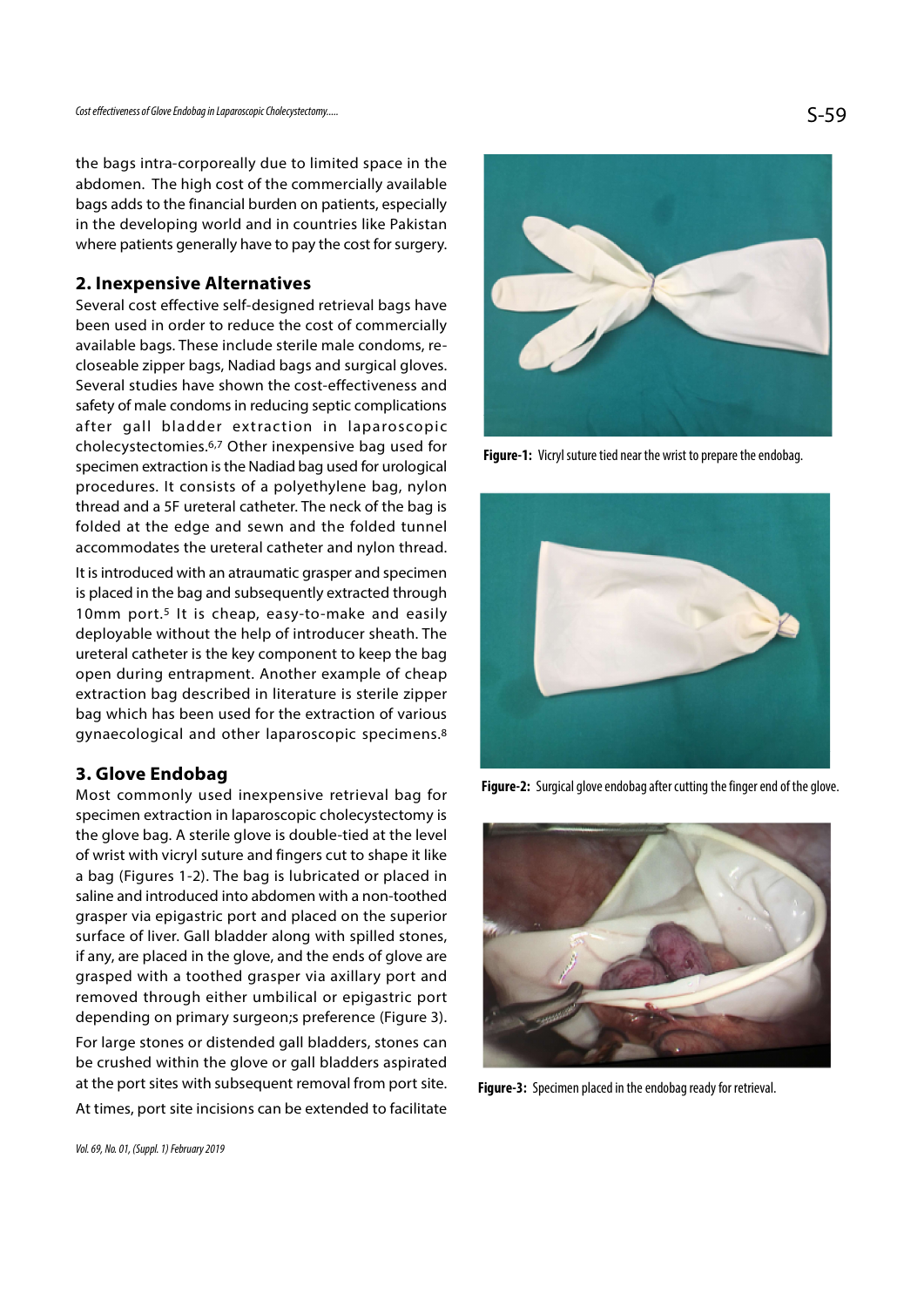| <b>Table 1:</b> Judits Jilowing Jacty of Glove Chuobag in Icuacing the face of wound infection for gail biauder retrieval udring laparoJepic Choice)Jectioniy, |      |                                                      |                                                                     |                                       |  |  |  |  |
|----------------------------------------------------------------------------------------------------------------------------------------------------------------|------|------------------------------------------------------|---------------------------------------------------------------------|---------------------------------------|--|--|--|--|
| Author                                                                                                                                                         | Year | Type of study & patients                             | Wound infection with glove endobag                                  | Wound infection without glove endobag |  |  |  |  |
| Yano H <sup>10</sup>                                                                                                                                           | 2003 | Retrospective study: 830 patients                    | 0.72%                                                               | Not mentioned                         |  |  |  |  |
| Holme JB <sup>11</sup>                                                                                                                                         | 2005 | Retrospective study: 142 patients                    | 0%                                                                  | Not mentioned                         |  |  |  |  |
| Taj NM <sup>12</sup>                                                                                                                                           | 2012 | Retrospective study: 492 patients                    | 0.20%                                                               | 5.28%                                 |  |  |  |  |
| Khan ANA <sup>13</sup>                                                                                                                                         | 2016 | Descriptive Study: 100 patients                      | 2%                                                                  | 6%                                    |  |  |  |  |
| Al-Dhahirv <sup>14</sup>                                                                                                                                       | 2016 | Prospective (cross sectional study):<br>473 patients | 0 (Non perforated gallbladders),<br>2.79% (Perforated gallbladders) | 9.18%                                 |  |  |  |  |

Table-1: Studies showing safety of glove endobag in reducing the rate of wound infection for gall bladder retrieval during laparoscopic cholecystectomy.

Table-2: Studies showing cost-effectiveness when glove endobag is used for gall bladder retrieval during laparoscopic cholecystectomy.

| Author                   | Year | <b>Study type</b>                                 | <b>Cost of Endobag</b>                                                                                                                                                                                            |                                                                                                                                     |
|--------------------------|------|---------------------------------------------------|-------------------------------------------------------------------------------------------------------------------------------------------------------------------------------------------------------------------|-------------------------------------------------------------------------------------------------------------------------------------|
| Raj PK <sup>9</sup>      | 1998 | Letter to the editor                              | Pleatman Sac<br>Ponsky Endosock<br>Endo sac<br>Endo bag<br>Enodopouch<br>Endocatch<br>Glove bag                                                                                                                   | \$28<br>\$60<br>\$14<br>\$15<br>\$35<br>\$75<br>\$0.16                                                                              |
| Yano H <sub>10</sub>     | 2003 | Retrospective study: 830 patients                 | <b>Endopouch Ethicon</b><br><b>Endopouch Pro Ethicon</b><br><b>Endocatch Tyco Healthcare</b><br>Endocatch II Tyco Healthcare<br>Endobag 3"X6"<br>Endobag 5"X8"<br>Sensi-touch Toray Medical co<br>(Glove Endobag) | <b>JPY 6000</b><br><b>JPY 15000</b><br><b>JPY 16000</b><br><b>JPY 16000</b><br><b>JPY 2400</b><br><b>JPY 2500</b><br><b>JPY 280</b> |
| Holme JB11               | 2005 | Retrospective study: 142 patients                 | Cost not mentioned                                                                                                                                                                                                |                                                                                                                                     |
| Taj NM <sup>12</sup>     | 2012 | Retrospective study: 492 patients                 | Commercial endobag<br>Glove Endobag                                                                                                                                                                               | PKR 5000 - 10000<br><b>PKR 15</b>                                                                                                   |
| Al-Dhahiry <sup>14</sup> | 2016 | Prospective (cross sectional study): 473 patients | Commercial endobag<br>Glove Endobag                                                                                                                                                                               | $$14-15$<br>\$ one sixth of a dollar                                                                                                |

easy delivery of the specimen, avoiding unnecessary spillage and contamination. An alternative way is to tie a purse-string suture at the opening of the glove to close the bag before extraction. Glove bag is inexpensive, easy to make and user-friendly, and this has been consistently proven in literature from low-income countries.12

## Methods

The current literature search was done using PubMed and Google Scholar databases to find relevant studies from January 1990 to December 2017. Search terms used were 'glove endobag' and 'laparoscopic cholecystectomy'. Only one relevant article was available on PubMed, while 166 publications were identified on Google Scholar. Further review of these abstracts identified only six studies which focussed on the outcomes relevant to our review, including reduction of complications and cost-effectiveness of glove as endobag to extract gallbladder in laparoscopic cholecystectomy.

As per institutional policy, no approval from the ethical

review committee is required for review articles, and informed consent prior to surgical procedures includes the consent for taking picture intra-operatively when required.

## a) Reduction of complications - Wound infection

Review of literature showed the superiority of glove endobag in reducing the rate of wound infection when glove was used to extract gallbladder compared with no glove. A study12 concluded that the use of glove bag reduces the cost and risk of contamination of peritoneal cavity and port sites with bacteria, bile and stones and may reduce the chances of contamination by malignant cells in case of unexpected gallbladder carcinoma. Rate of wound infection was 0.20% compared to 5.28% in patients when glove endobag was used versus no bag. Another study14 demonstrated the use of glove endobag to be simple, economic and safe. Glove endobag shortened the operative time and reduced wound infection rate to 0% in non-perforated gallbladders and